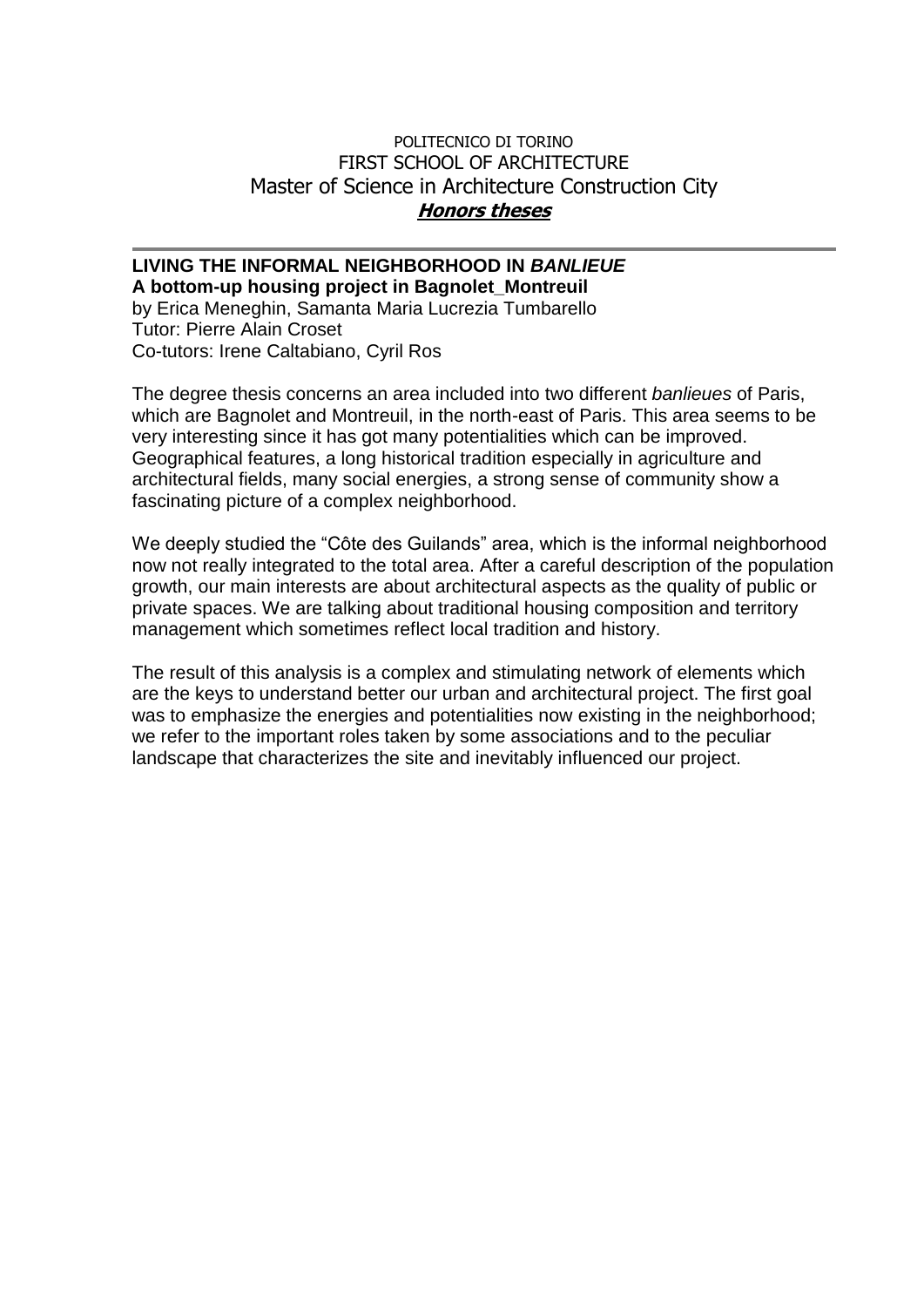

From the urban scale to the architectural one we tried to find some real architectural solutions to densify an empty and not designed area which now is characterized by some sheds and problematic infrastructures. New residential buildings and new facilities aim to stimulate the economic development and make this area more interesting and attracting.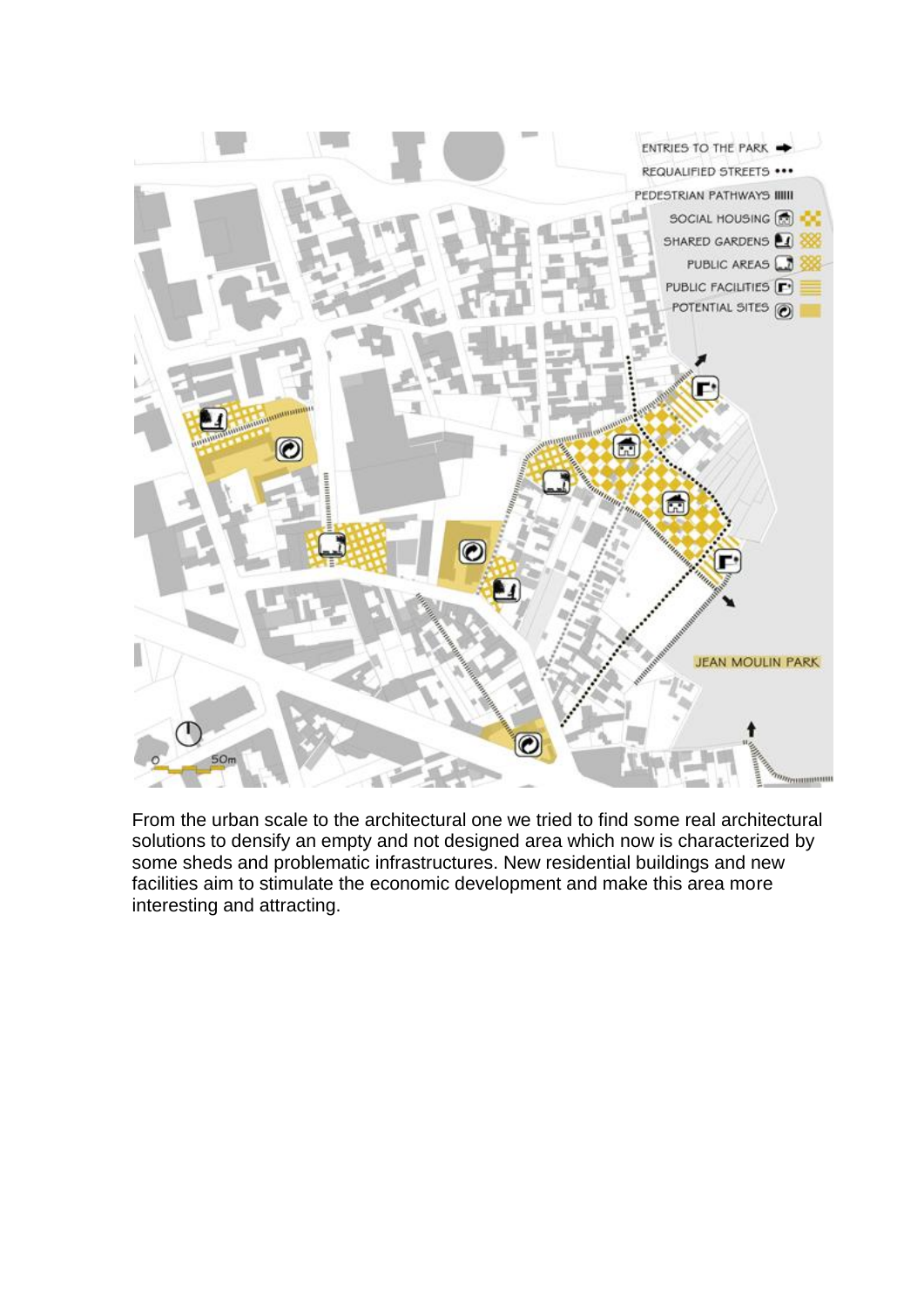

In respect to local and traditional customs, our architectural ideas encourage the use of simple construction methods and the self-help building to define a bottom-up approach. In this way, every people can take part in their own home building and in the same time share many experiences with neighborhoods. In the project strategy the relationship between public and private spaces is fundamental. The design of shared space evokes the social dialogue made during the building site so that people can continue the philosophy of self-help construction, where private isn't totally detached to public and the inner and the external aren't opposed. We think that this way of life can re-establish and reinforce the social identity of the project area.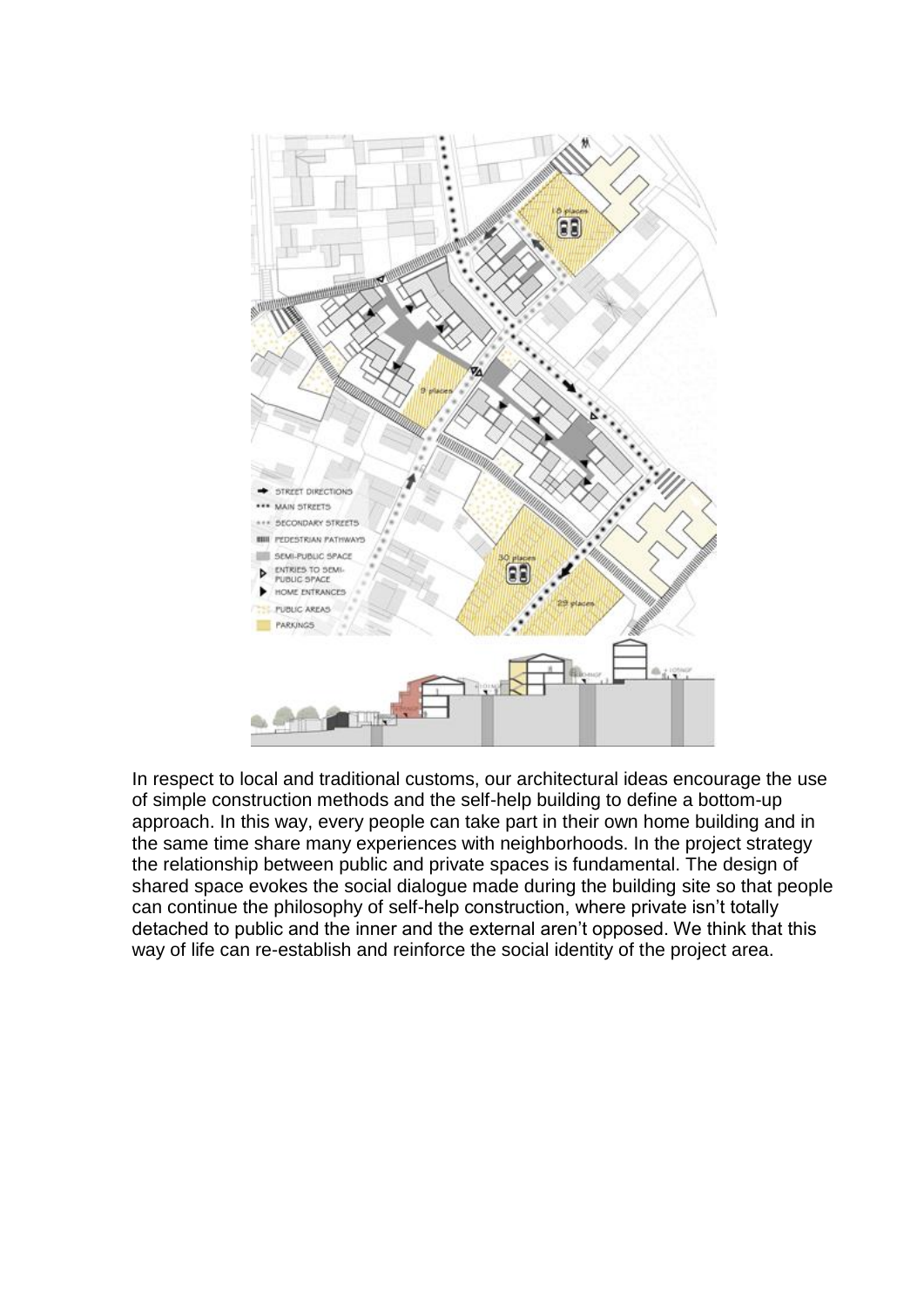

We really believe that the design strategy could make active the neighborhood, stimulate innovative ideas, support local people and spread technical skills and politics about future developments. The project aims to preserve the social cohesion to stimulate the participation of the inhabitants in the process of building, to look for innovative technologies for future self-sustainability and cooperation.